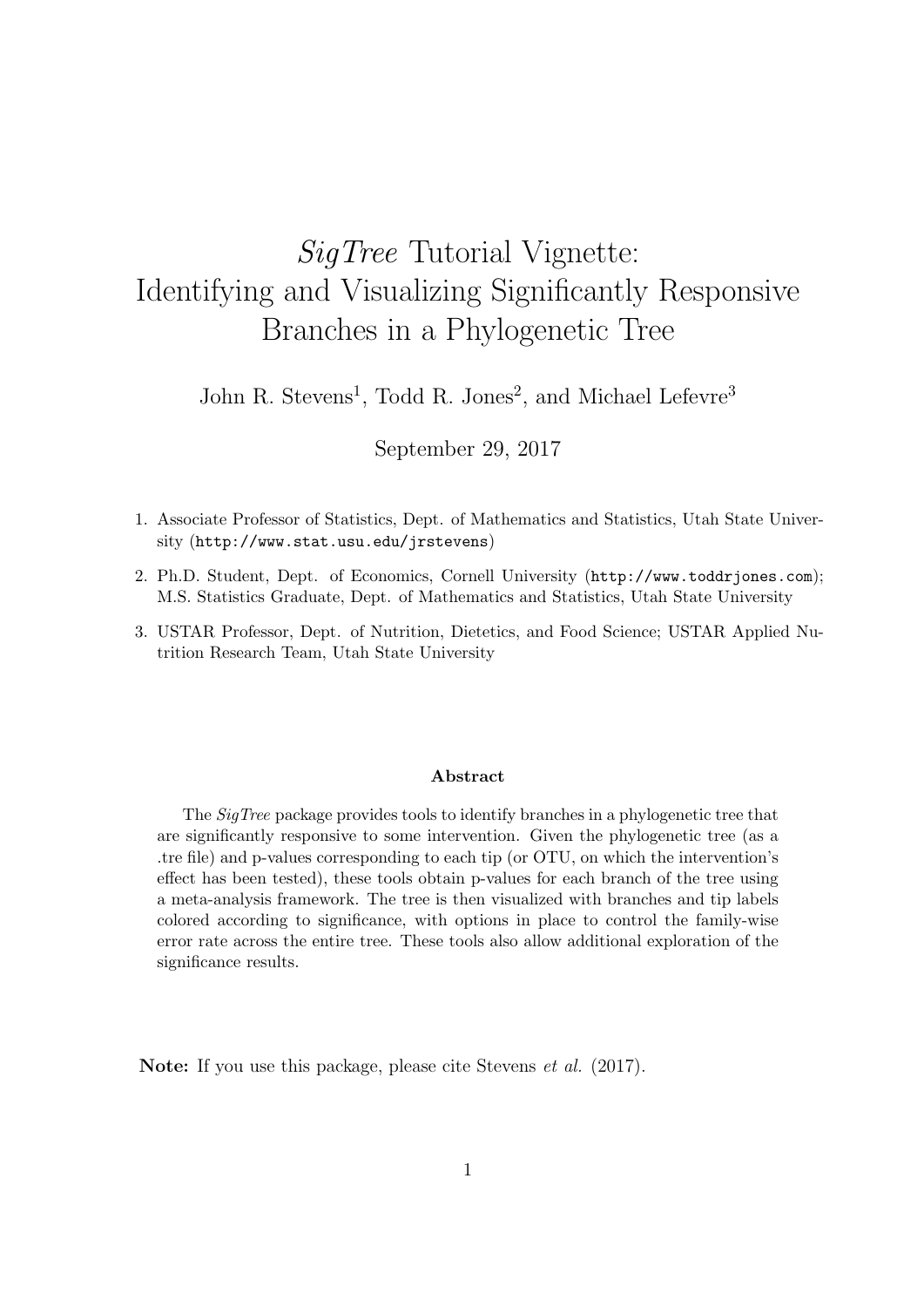# Contents

| $\mathbf 1$                            |                        | Introduction                                      |                |  |  |  |  |
|----------------------------------------|------------------------|---------------------------------------------------|----------------|--|--|--|--|
| $\overline{2}$                         | <b>Getting Started</b> | 3                                                 |                |  |  |  |  |
|                                        | 2.1                    |                                                   | $\overline{4}$ |  |  |  |  |
|                                        | 2.2                    |                                                   | $\overline{5}$ |  |  |  |  |
| $\bf{3}$<br>Sample Analysis in SigTree |                        |                                                   |                |  |  |  |  |
|                                        | 3.1                    |                                                   | 8              |  |  |  |  |
|                                        |                        | 3.1.1                                             | 8              |  |  |  |  |
|                                        |                        | 3.1.2                                             | 9              |  |  |  |  |
|                                        |                        | 3.1.3                                             | 11             |  |  |  |  |
|                                        |                        | 3.1.4                                             | 12             |  |  |  |  |
|                                        | 3.2                    |                                                   | 13             |  |  |  |  |
|                                        |                        | 3.2.1                                             | 14             |  |  |  |  |
|                                        |                        | 3.2.2                                             | 15             |  |  |  |  |
| 3.3                                    |                        |                                                   | 16             |  |  |  |  |
| 4                                      |                        | Misc. Issues                                      |                |  |  |  |  |
|                                        | 4.1                    | Visualizing Results of Multiple-Treatment Designs | 18             |  |  |  |  |
|                                        | 4.2                    |                                                   |                |  |  |  |  |
|                                        | 4.3                    |                                                   | 19             |  |  |  |  |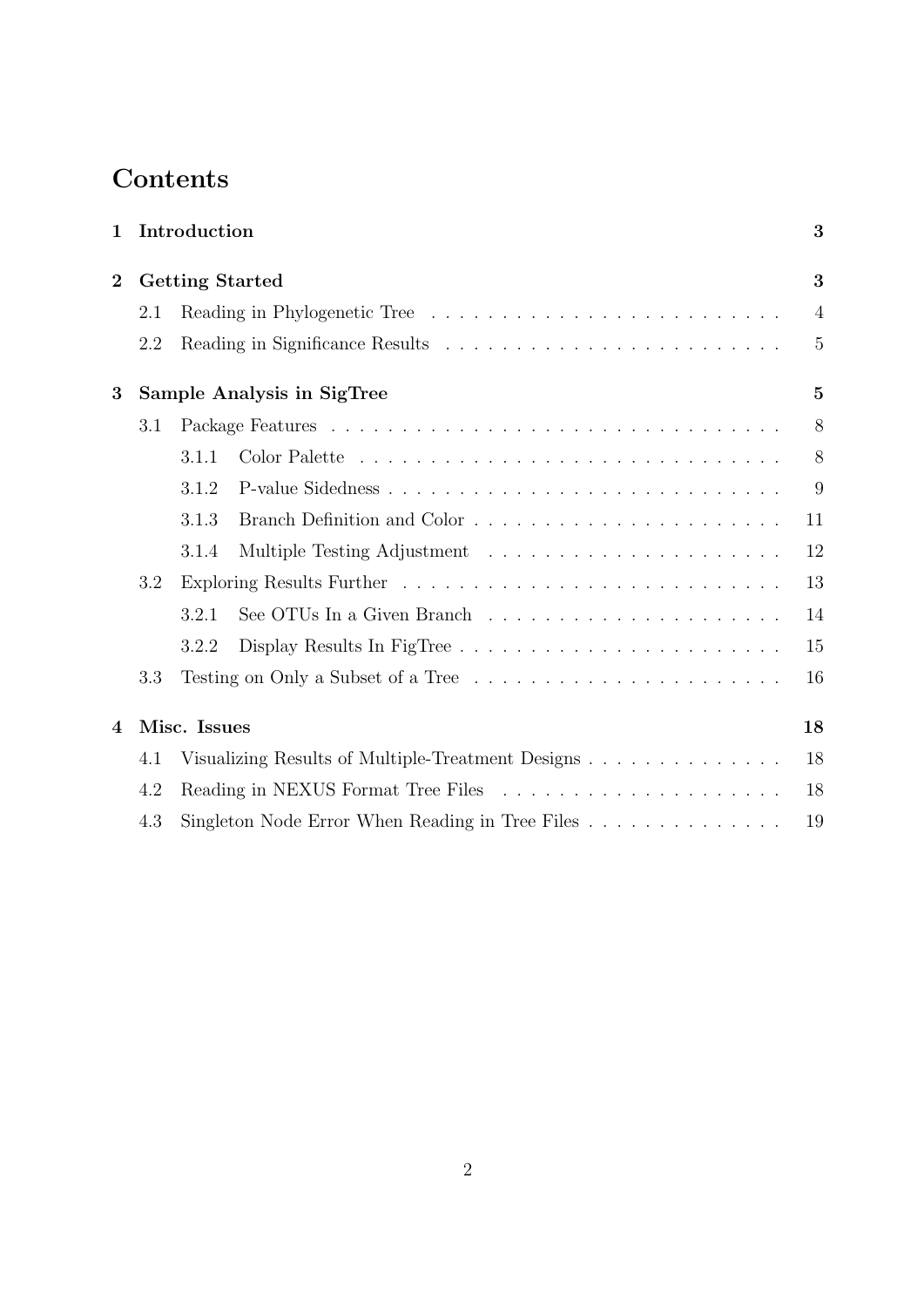## 1 Introduction

The *SigTree* package provides tools to identify branches in a phylogenetic tree that are significantly responsive to some intervention. It is designed for studies that meet the following criteria:

- 1. Multiple operational taxonomic units (OTUs) are of interest.
- 2. A significance test has been performed on each OTU, assessing the degree of its response to some intervention (such as in a treatment vs. control situation).
- 3. The phylogenetic tree representing the relationships among the OTUs (tips in the tree) is available.
- 4. The research question is which branches of the phylogenetic tree exhibit an overall significant response to the intervention.

Note that this SigTree package does not test the significance of the existence of branches (or how strongly the phylogenetic structure is supported by experimental data or evolutionary theory), but rather tests how each branch responds to some treatment or intervention.

The inputs required for the use of this package are the phylogenetic tree file and a spreadsheet file summarizing the results of the significance test on each OTU. The phylogenetic tree must be provided as a .tre file, in either NEXUS or Newick format. (Basically any tree file exported from FigTree (Rambaut, 2009) can be used.) The spreadsheet file must have one row for each OTU, and two columns – the first recording the name of the OTU, and the second recording the p-value for the OTU's significance test. The OTU names must match in both files.

This tutorial document includes sample R code with a brief discussion of an example.

## 2 Getting Started

First, make sure you are running the most recent version of R. Windows users can use the following link:

#### http://cran.r-project.org/bin/windows/base/release.htm

Next, set the file path to the two input files referred to in Section 1. Let's assume both files are in the same directory. In practice, if the file path to that directory were "C:/folder1/folder2", you'd run this at the command prompt in R:

> tre.path <- "C:/folder1/folder2"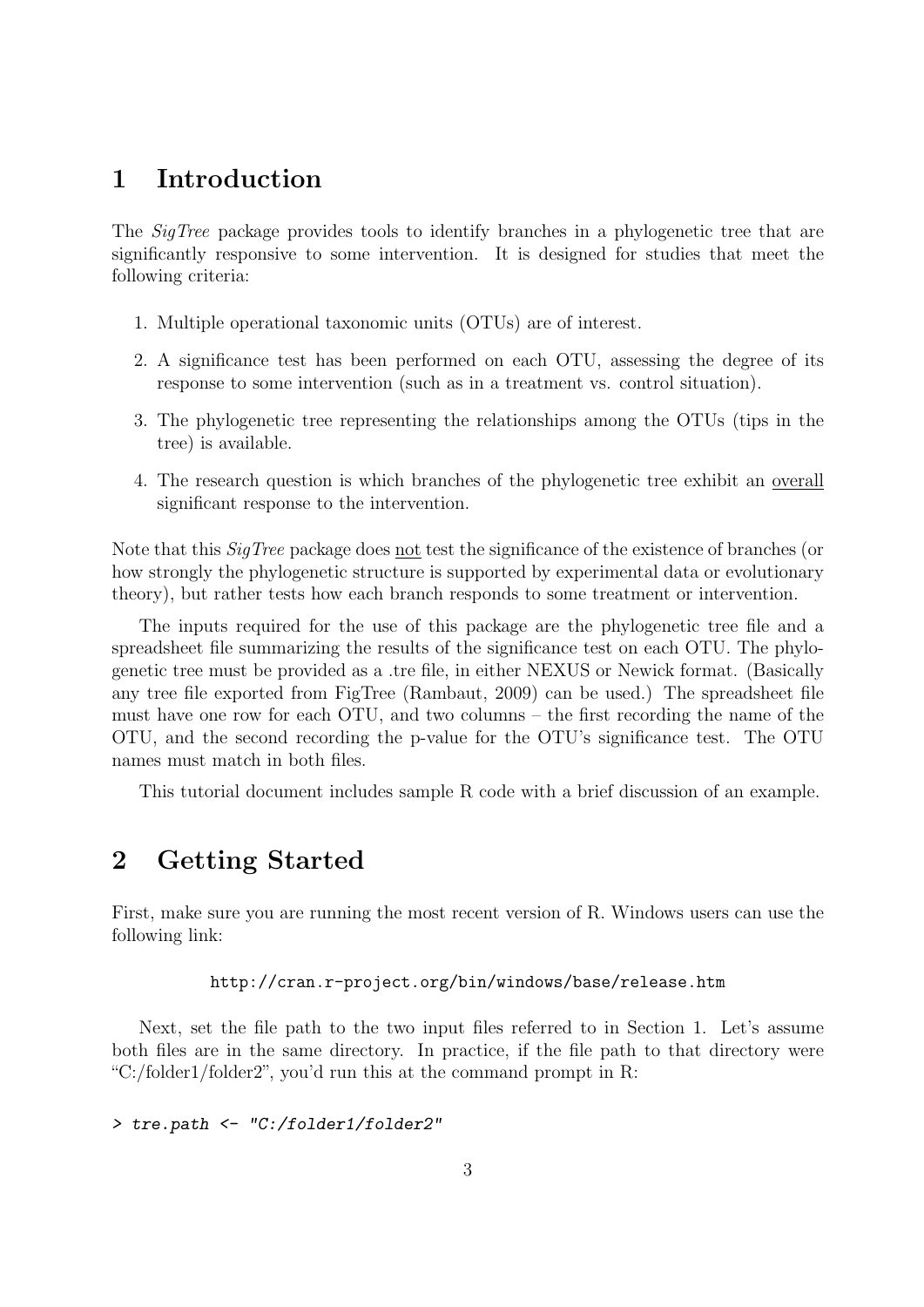For this tutorial example, we'll use some sample files that come with the SigTree package, so our file path will be different:

> tre.path <- system.file("sample", package="SigTree")

## 2.1 Reading in Phylogenetic Tree

There is a sample.tre file in the  $SigTree$  package. In this example, there are 100 OTUs, named for convenience t1, ..., t100. This file is in Newick format; files may also be in NEXUS format (see Section 4.2). To read it in and look at this phylogenetic tree, we'll first load the ape package (Paradis et al., 2004).

```
> library(ape)
> tree.file <- paste(tre.path,"sample.tre",sep="/")
> tree <- read.tree(tree.file)
> plot(tree,type="fan")
```
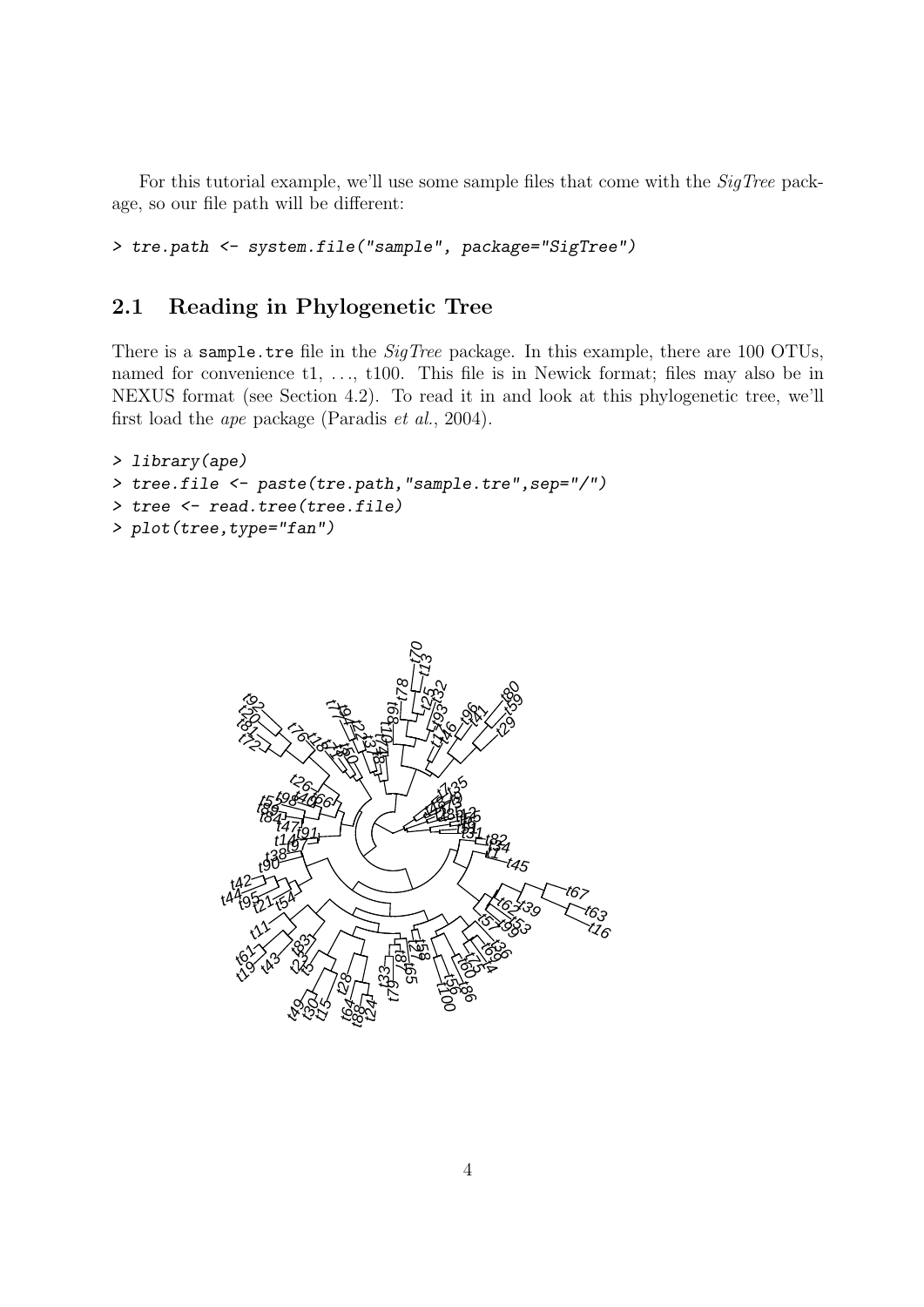### 2.2 Reading in Significance Results

In the same directory as our sample.tre file, there is a sample.csv file summarizing the significance test on each of the 100 OTUs. In this sample study, each OTU can be thought of as a strain of bacteria found in the gut of mice. The abundance of each OTU was assessed (using 16s rRNA sequencing) in each of 10 treatment samples (mouse diet T) and 10 control samples (mouse diet C). A Wilcoxon rank-sum test was performed on each OTU individually, corresponding to the hypotheses

```
H_0 : \mu_C = \mu_Tvs.
H_A : \mu_C < \mu_T,
```
where  $\mu_C$  and  $\mu_T$  are the mean abundances of the OTU in the control and treatment populations, respectively.

```
> sig.file <- paste(tre.path,"sample.csv",sep="/")
> frame <- read.csv(sig.file)
> head(frame)
  OTU pval
1 t31 0.8862966
2 t51 0.3907253
3 t6 0.1390846
```
4 t55 0.9905042 5 t12 0.3339162 6 t85 0.3064087

Notice that our sample.csv file has only two columns – the first for OTU names, and the second for the p-values from the significance test of the OTUs. While this tutorial example focuses on a simple treatment vs. control example, the flexibility of the SigTree package allows for any experimental design. The only input required here is this file of pvalues for all OTUs of interest. It is the user's responsibility to ensure the appropriateness of statistical methods used the produce these p-values.

## 3 Sample Analysis in SigTree

First, load the SigTree package:

```
> library(SigTree)
```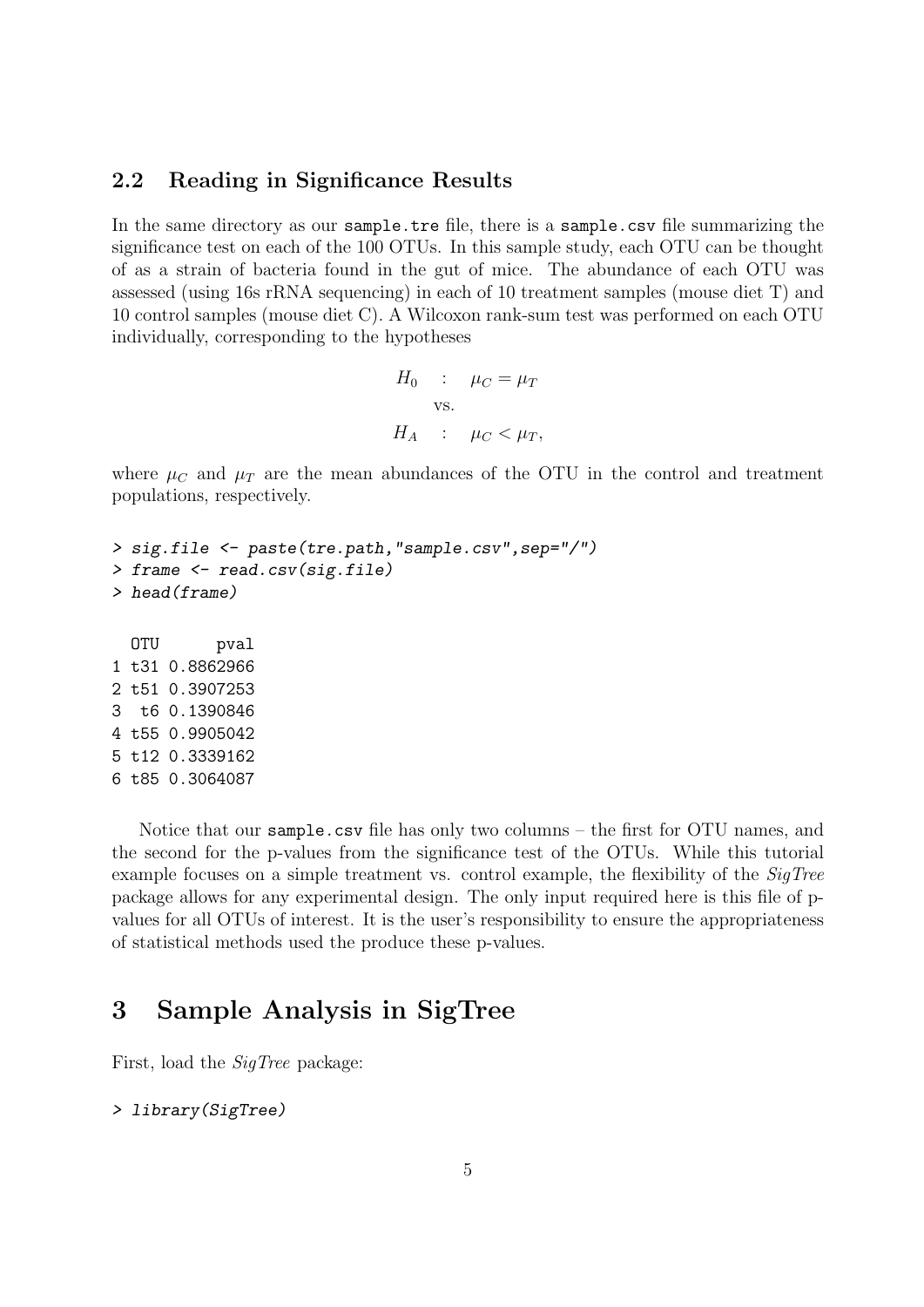The *SigTree* package has the following four main functions:

- adonis.tree
- plotSigTree
- export.inherit
- export.figtree

All four rely on the same main inputs and arguments and are demonstrated in this package tutorial.

First, the adonis.tree function can be used to test whether the p-values at the tips are independent or dependent (specifically, whether there are significant differences among p-values, based on the between-tip distances in the phylogenetic tree). This is based on the adonis test (Reiss et al. 2010; Anderson, 2001), and returns a p-value for the null "pvalues are independent" vs. the alternative "p-value differences are associated with pairwise distances", as follows:

#### > adonis.tree(tree,frame)

#### [1] 0.00159984

Based on this highly significant result, one could conclude that the p-values for these OTUs are not independent, which dependence can be accounted for in the subsequent meta-analytic steps using Hartung's p-value combination method (see below).

Run the plotSigTree function with appropriate arguments:

```
> plotSigTree(tree, frame, test="Hartung")
```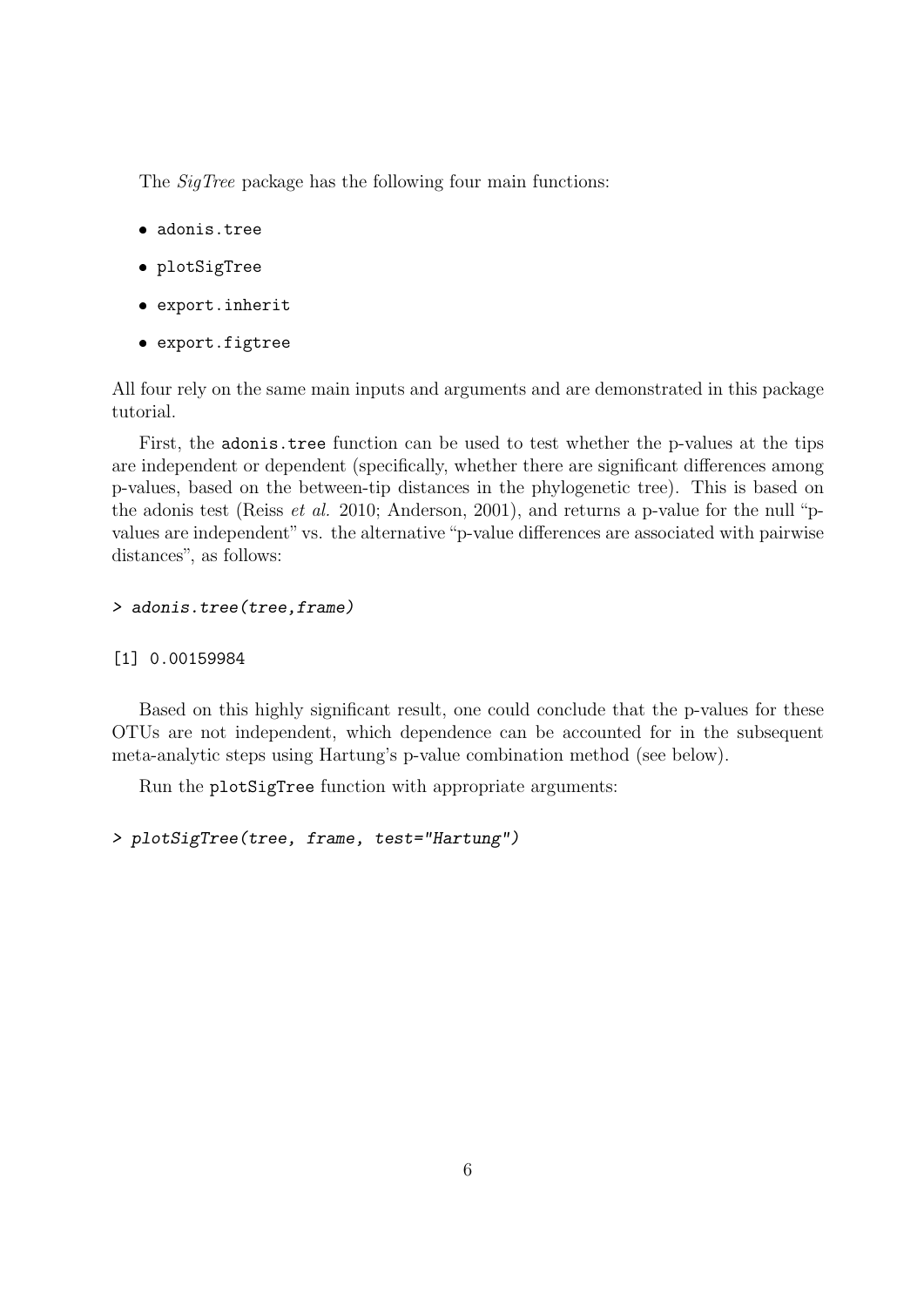

The plotSigTree package relies on a meta-analysis framework to systematically combine the p-values for all OTUs within each branch in the phylogenetic tree, resulting in a single p-value for each branch. The resulting plot colors each branch (and tip label) according to its p-value. For much more discussion on this meta-analysis framework and function options, see Jones (2012). Briefly, there are three competing meta-analysis approaches to combine p-values used here:

- Fisher's method (Fisher, 1932). In the context of the current example (where  $H_0$ :  $\mu_C = \mu_T$  vs.  $H_A: \mu_C < \mu_T$  is tested for each OTU separately in a given branch), this method tests the null " $\mu_C = \mu_T$  for all OTUs in the branch" vs. the alternative " $\mu_C < \mu_T$  for at least one OTU in the branch."
- Stouffer's method (Stouffer *et al.*, 1949; default in  $SigTree$ ). This approach focuses on finding a consensus (Rice, 1990; Whitlock, 2005) among p-values in the branch. It can be considered to test the null " $\mu_C = \mu_T$  for all OTUs in the branch" vs. the alternative "there is a consensus among OTUs in the branch that  $\mu_C < \mu_T$ ." Stouffer's method implicitly assumes independent p-values.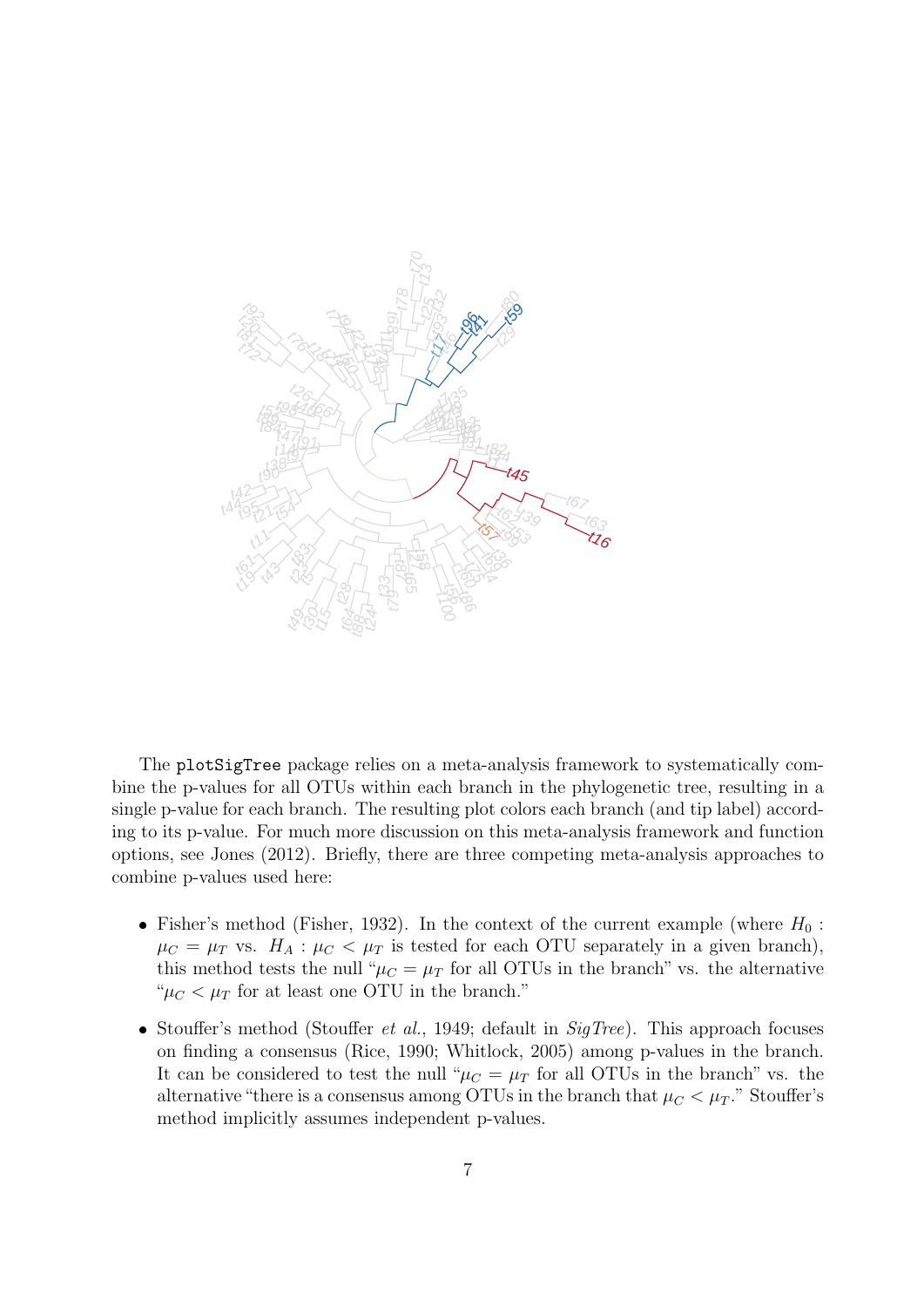Hartung's method (Hartung, 1999). This is a generalized version of Stouffer's method, and allows dependence among p-values. Hartung assumes a constant (and nonnegative) correlation among all pairs of p-values, and shows that results are stable even when the correlation is non-constant.

Because the intent of the SigTree package is to aid in identifying "which branches of the phylogenetic tree exhibit an overall significant response to the intervention" (Section 1), Stouffer's method is the recommended (and default) p-value combination method. In the event that adonis.tree shows significant evidence of dependence among p-values, Hartung's method is recommended (as a generalized version of Stouffer's method). Fisher's method can be used instead using the test argument in the plotSigTree function.

## 3.1 Package Features

#### 3.1.1 Color Palette

The default color palette (for one-sided p-values as in the current example) is from dark red for low p-values to dark blue for high p-values. The following example shows how to change this palette and also make the tree more clear. A legend can also be added to highlight conclusions – here, that OTUs in a particular branch in the tree (dark red, with very low p-values) tend to be overall less abundant in diet C than in diet T, while those in another branch (dark blue, with very high p-values) tend to be overall more abundant in diet C than in diet T.

```
> library(RColorBrewer)
> RdBu <- brewer.pal(7, "RdBu")
> RdBu[4] <- brewer.pal(7, "Greys")[3]
> plotSigTree(tree, frame, test="Hartung",pal=RdBu, tip.label.size=.8,
              edge.util = 2)> legend("topright",c("C > T","C < T"),cex=1.5,text.col=RdBu[c(7,1)],bty="n")
```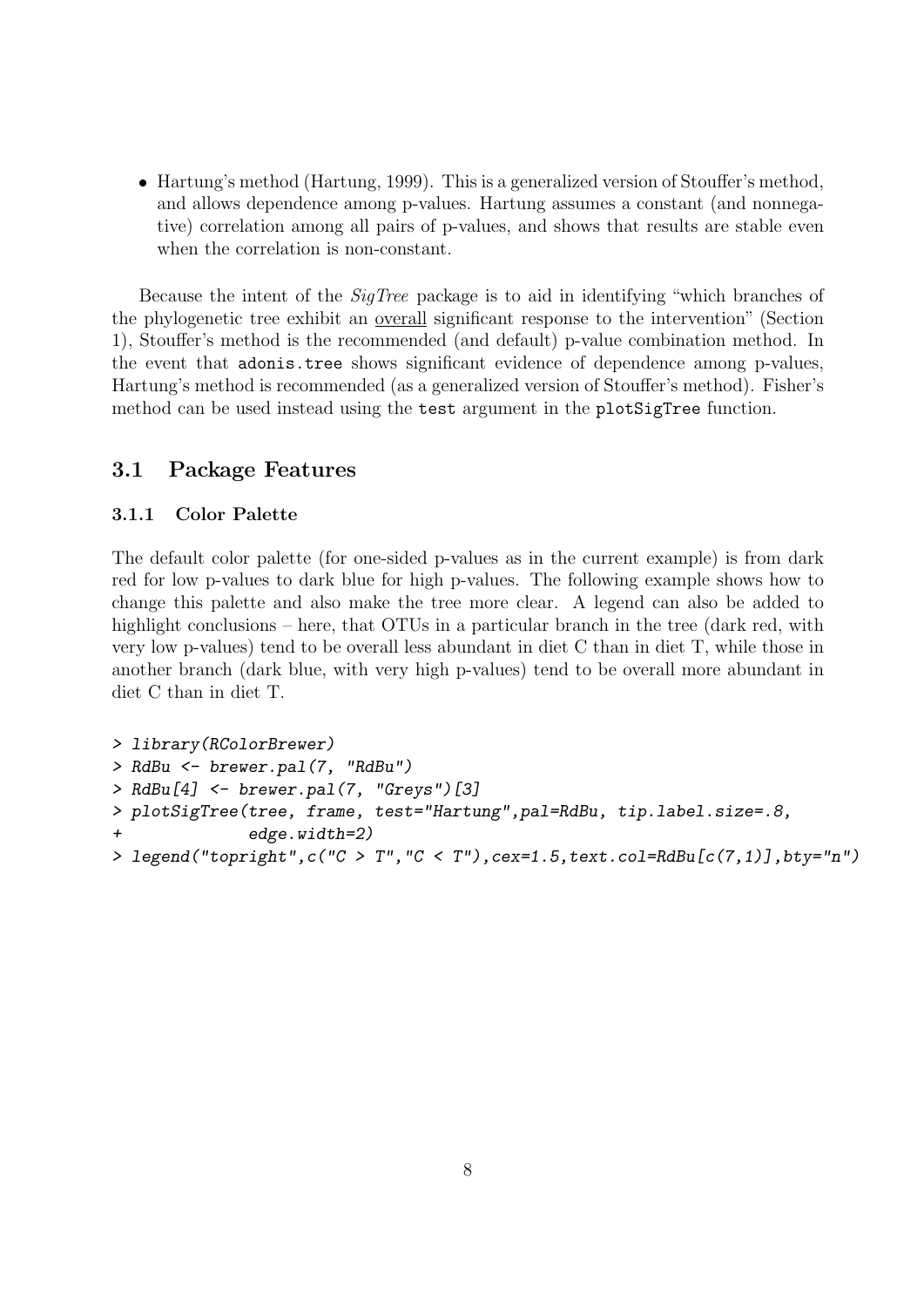

For one-sided tests, the default p-value cutoffs for the various colors are 0.01, 0.05, 0.10, 0.90, 0.95, and 0.99. These can be changed using the p.cutoffs argument of the plotSigTree function.

#### 3.1.2 P-value Sidedness

Because of the one-sided alternative in the current example  $(H_A: \mu_C < \mu_T)$ , it is worth mentioning here that the resulting one-sided p-values can be compared to two different significance thresholds – one near zero and another near one. P-values below the smaller threshold (say  $\alpha_0 = 0.05$ ) provide evidence to support  $\mu_C < \mu_T$ . On the other hand, p-values above the upper threshold (say  $1 - \alpha_1 = 0.95$ ) provide evidence to support the other direction,  $\mu_C > \mu_T$ . Whatever thresholds  $\alpha_0$  and  $\alpha_1$  are used, the actual Type I error rate is  $\alpha = \alpha_0 + \alpha_1$ . (For additional discussion regarding interpretation of onesided p-values, see the third paragraph of section 2.1 of Stevens et al. (2017).) One of the reasons that Stouffer's method is preferred to Fisher's in *SigTree* is that Stouffer's approach symmetrically preserves this sidedness interpretation while Fisher's does not.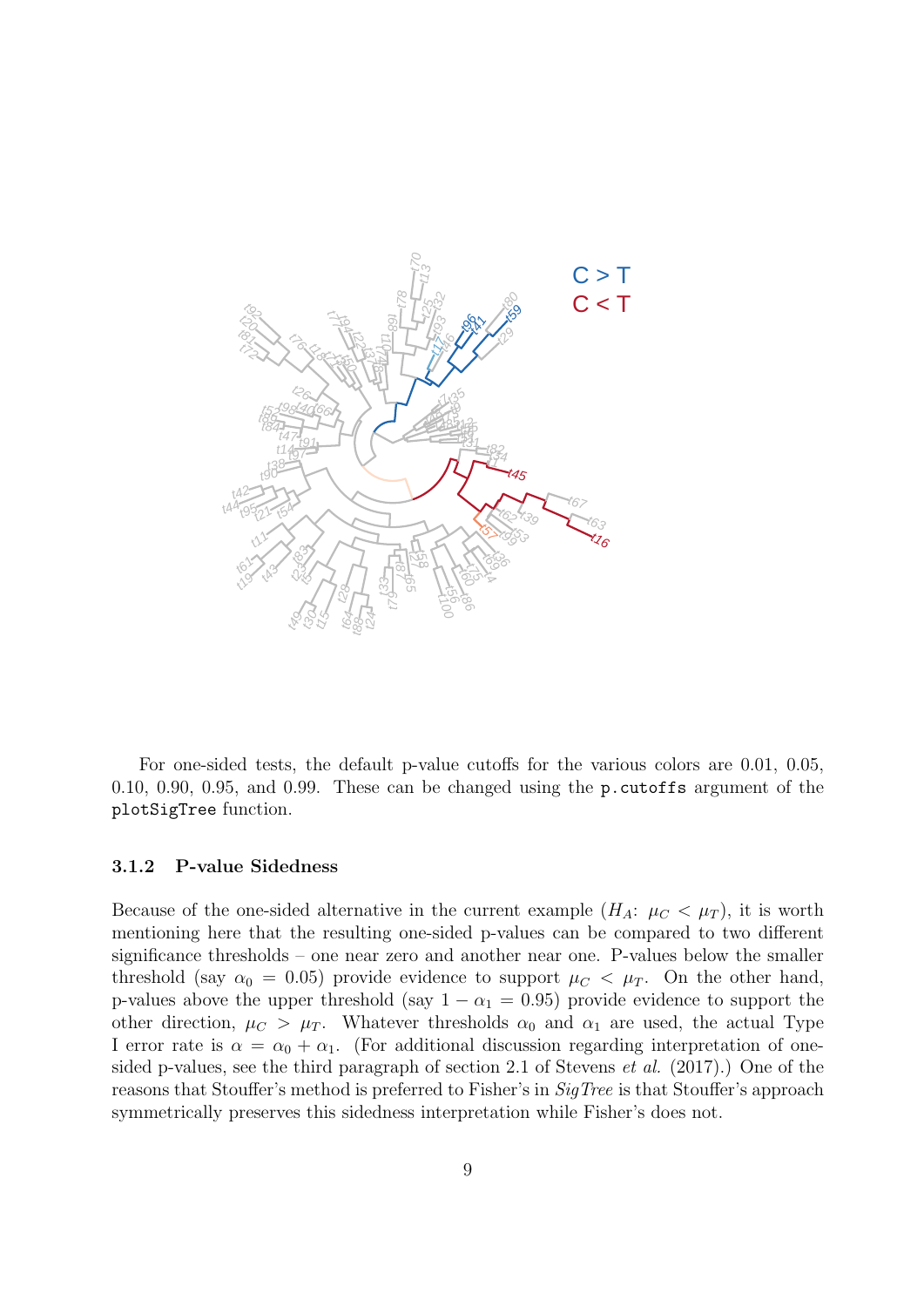In cases where a two-sided test was made on each OTU, then the side argument of plotSigTree can be used to specify the situation. (The following code is not run here.)

```
> plotSigTree(tree, frame, test="Hartung", side=2)
```
In such a case, there is only one significance threshold  $\alpha$ , and p-values below that threshold provide evidence to support the (two-sided) alternative.

Returning to the current example (with its one-sided alternative), a legend can be added to the plot to communicate the translation of color to p-value range:

```
> plotSigTree(tree, frame, test="Hartung", pal=RdBu, tip.label.size=.8,
              edge.width=2)
> p.cut.leg <- c("0.00 - 0.01","0.01 - 0.05","0.05 - 0.10",
                 "0.10 - 0.90", "0.90 - 0.95", "0.95 - 0.99", "0.99 - 1.00"> legend("topright",rev(p.cut.leg),text.col=rev(RdBu), bty="n", cex=1)
```
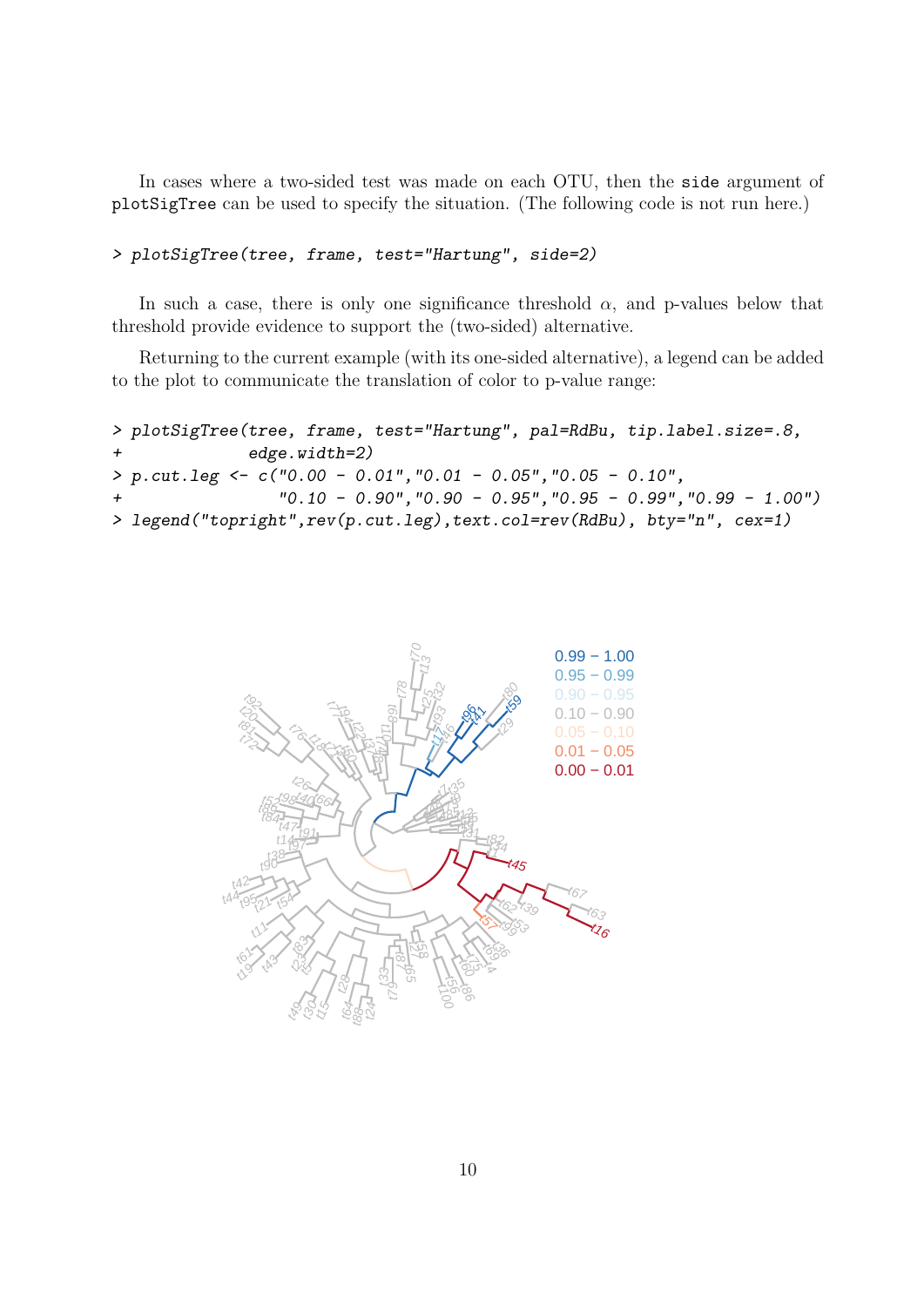If package users have more traditional two-sided p-values, and also have (for each OTU) a mean difference (or other value indicating direction of difference as positive or negative), the function p2.p1 can be used to convert to one-sided p-values.

#### 3.1.3 Branch Definition and Color

In the *SigTree* package, branches within the phylogenetic tree are colored based on their p-value. A "branch" can be defined in one of two ways, using the branch argument of the three main SigTree functions. While this argument will not affect the meta-analysis p-values obtained for groups of OTUs, it will affect which part of the phylogenetic tree is colored based on these p-values.

- When branch="edge" (the default in package version 1.2 and later), each tip label and the single edge leading to it (away from the root) will be colored based on the tip OTU's p-value. Neighboring tips' edges are not necessarily the same color because the tip OTUs could have different p-values. Neighboring tips' edges join at an interior node, and the single edge leading to that node (from the root direction) is colored based on the combined p-values of the OTUs below that edge and interior node (away from the root). The two edges from any given interior node (away from the root) would not necessarily be the same color, because they include different sets of tips. Thus the default definition of "branch" is the collection of all tips below an edge (away from the root) in the phylogenetic tree.
- When branch="node", a "branch" is instead defined as the collection of all tips below the interior node in each of the two edges extending from the interior node (away from the root). For example, in the following plot, the highest-level red interior node has two edges – one (on the left) leading to a large collection of grey sub-branches, and the other (on the right) leading to a collection of largely red sub-branches. Both of these edges from that interior node are colored according to the p-value from Stouffer's combination of the p-values of all tips (OTUs) below that interior node (where the two edges meet).

Compare the following plot (where branch="node") with the final plot of Section 3.1.2 (where by default branch="edge"). See Section 3.2.1 for a discussion of how to explore OTUs within a given branch.

```
> plotSigTree(tree, frame, test="Hartung", pal=RdBu, tip.label.size=.8,
              edge.width=2, branch="node")
> p.cut.leg <- c("0.00 - 0.01","0.01 - 0.05","0.05 - 0.10",
                 "0.10 - 0.90", "0.90 - 0.95", "0.95 - 0.99", "0.99 - 1.00"> legend("topright",rev(p.cut.leg),text.col=rev(RdBu), bty="n", cex=1)
```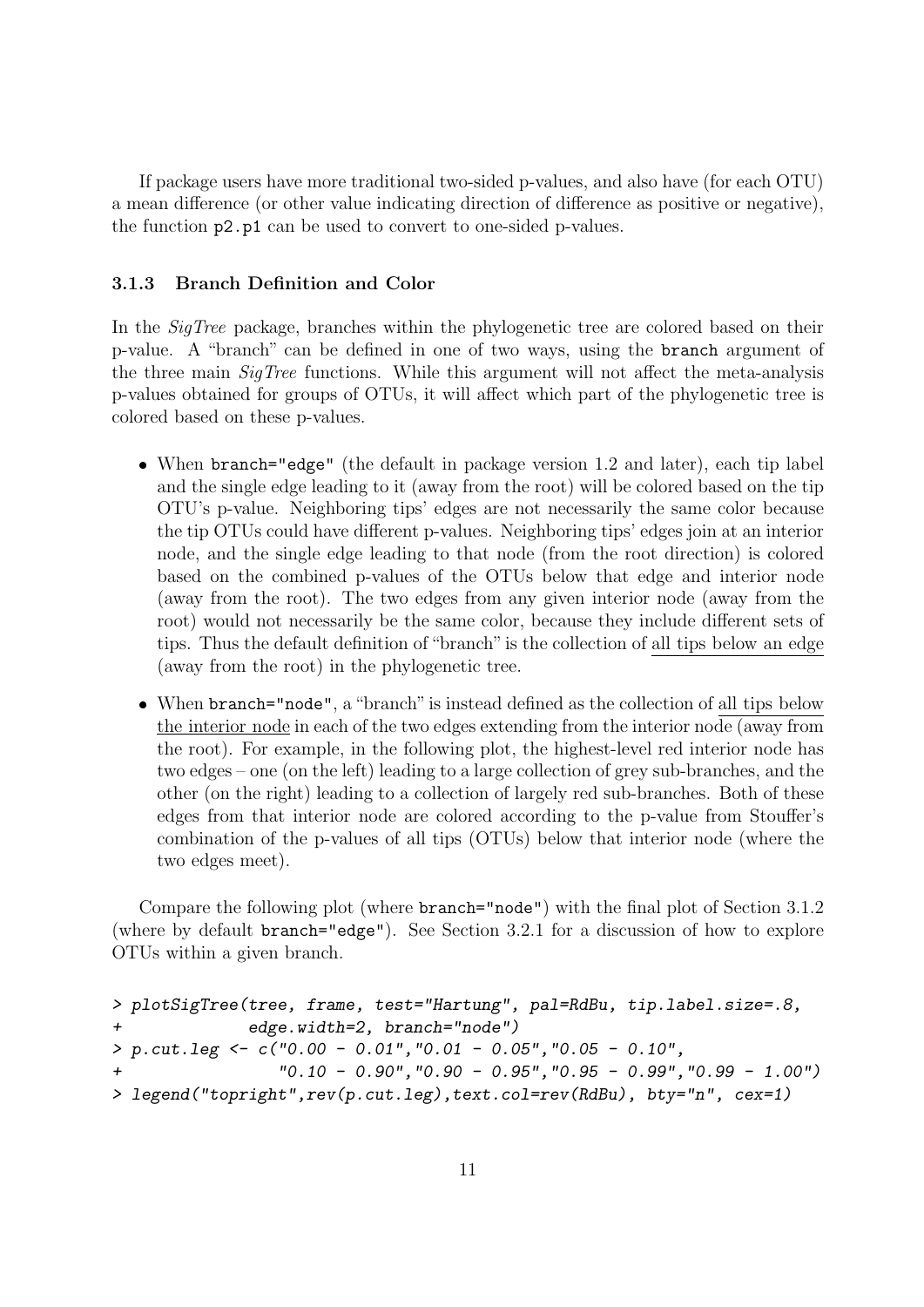

#### 3.1.4 Multiple Testing Adjustment

In a phylogenetic tree with n OTUs (tips), there will be  $n-1$  interior branches at which p-value combination will be done. This will result in a total of  $2n-1$  p-values (one for each branch). In order for a tree-wide significance threshold  $\alpha$  (see discussion in Section 3.1.2) to be meaningful, some kind of adjustment must be made to account for this multiple testing problem, while allowing for dependency among p-values (as the interior branch p-values are not independent of the tip p-values). Any of the adjustments implemented in the p. adjust function can be called by the method argument in the functions of the  $\textit{SigTree}$  package:

#### > p.adjust.methods

| $[1]$ "holm" | "hochberg" "hommel" |        | "bonferroni" "BH" |  |
|--------------|---------------------|--------|-------------------|--|
| $[6]$ "BY"   | "fdr"               | "none" |                   |  |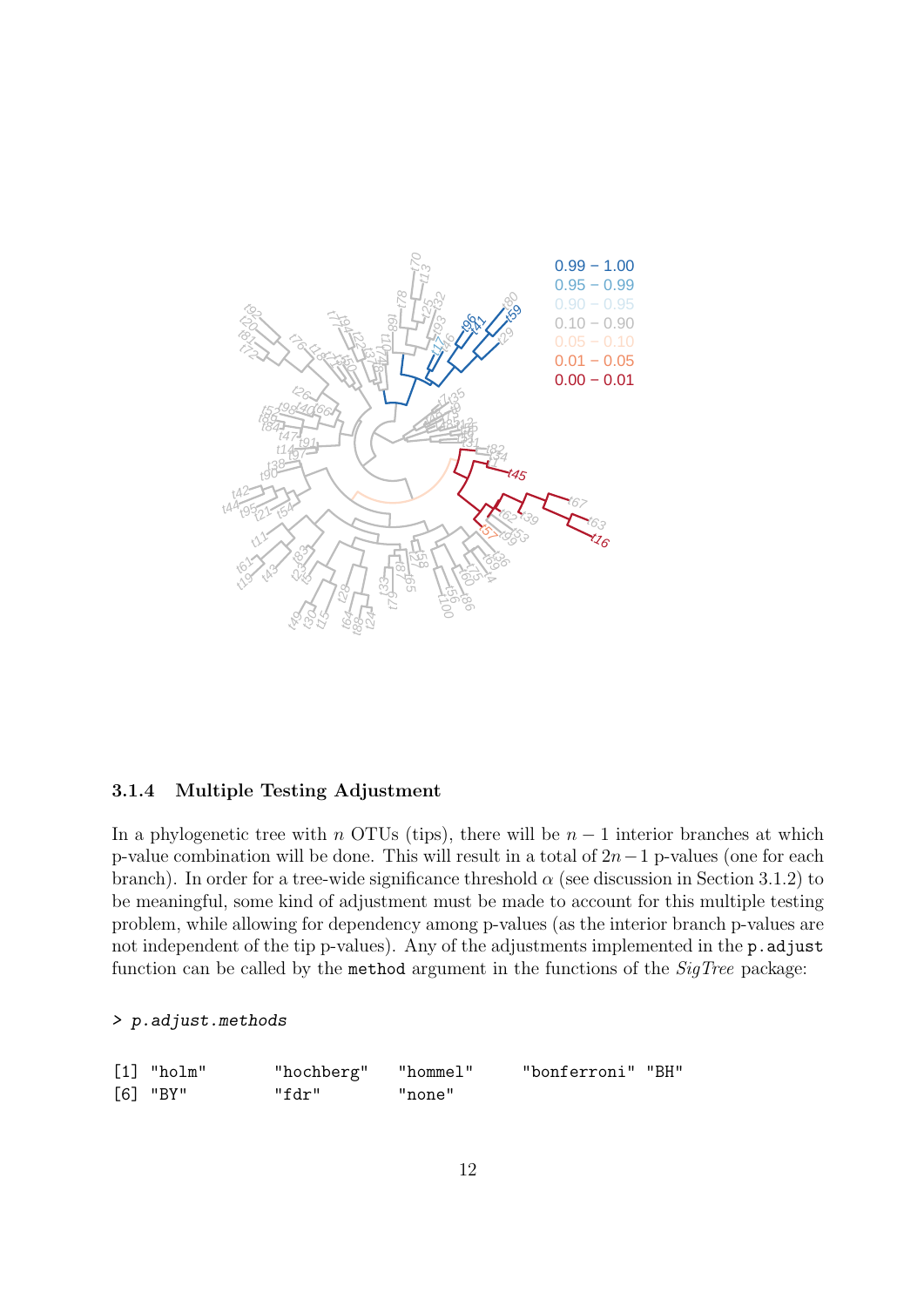The default in the *SigTree* package is to make Hommel's correction (Hommel, 1988) because, among these options in p.adjust, it provides the best strong control of the familywise error rate under dependency (Blakesley *et al.*, 2009). If instead the user wanted to control the false discovery rate while allowing dependency among p-values, the adjustment of Benjamini and Yekutieli (2001) could be used:

> plotSigTree(tree, frame, test="Hartung", method="BY")



## 3.2 Exploring Results Further

Once the phylogenetic tree has been visualized with branches and tip labels colored to represent significance, the results can be explored in greater detail, both in R as well as in FigTree.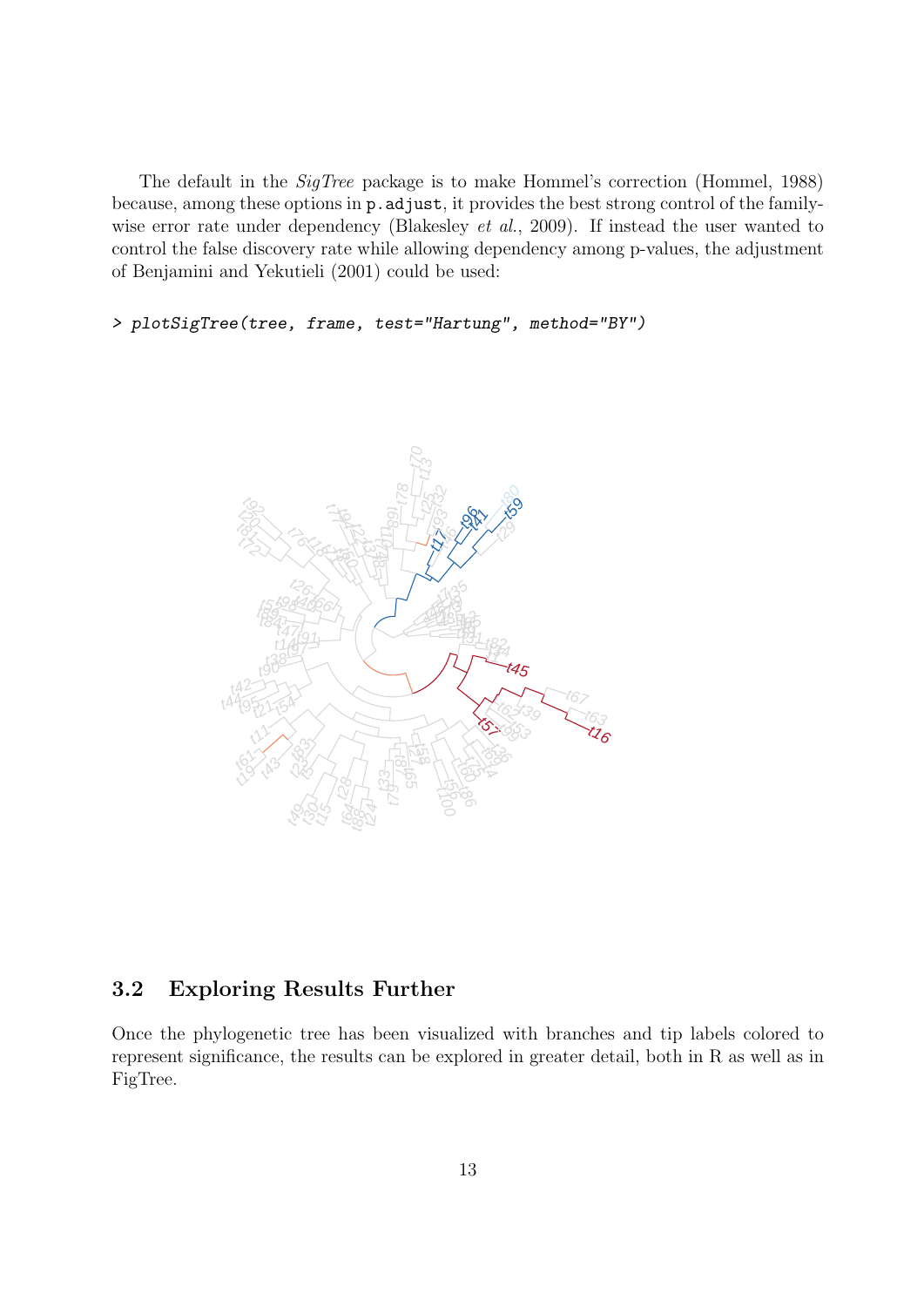### 3.2.1 See OTUs In a Given Branch

In the figure at the end of Section 3.1.2, we can focus on the red branch at the right side. Each interior branch of the tree has a number, and these numbers can be seen by using the branch.label=TRUE option (with label sizes adjustable):

```
> plotSigTree(tree, frame, test="Hartung", pal=RdBu, tip.label.size=.8,
              edge.width=2, branch.label=TRUE, branch.label.size=.75)
> edgelabels(edge=176,frame="circ",bg="yellow",cex=.8)
```


Based on the branch numbering, suppose we wanted to explore branch 176 further. This can be done in two ways, both using the export. inherit function of SigTree. First, we could create a .csv file summarizing the p-value and member OTUs of each branch in the tree (this code is not run here):

```
> export.inherit(tree, frame, test="Hartung", file="sampleInherit.csv")
```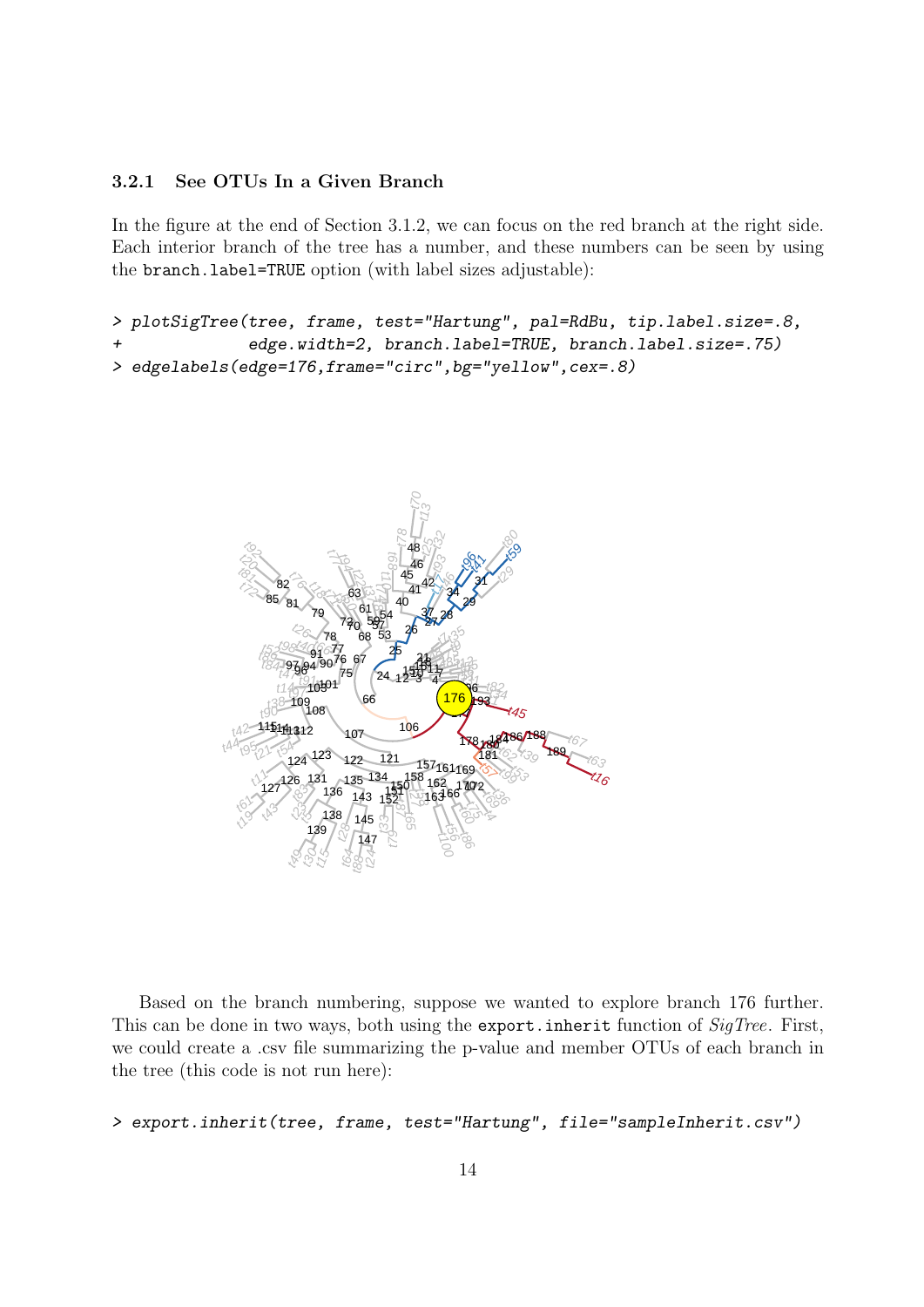Alternatively, we could look at the contents of this file in R by using the frame=TRUE option:

> temp <- export.inherit(tree, frame, test="Hartung", frame=TRUE)

This temp object is a data frame, with a row for each branch (or tip) in the tree, and columns for the branch number (or tip name), p-value, and members. Branch 176 can be explored:

```
> br176 <- temp[temp$Branch=="176",]
> t <- !is.na(br176[1,])
> br176[1,t]
```
Branch Hartung's p-value X1 X2 X3 X4 X5 X6 X7 X8 X9 X10 X11 X12 189 176 1.685006e-11 t57 t99 t53 t62 t39 t16 t63 t67 t45 t1 t34 t82

The OTUs in branch 176 are t57, t99, t53, t62, t39, t16, t63, t67, t45, t1, t34, and t82. Overall, this family of OTUs has significant consensus (Hommel-adjusted p-value  $\approx$ 1.7e-11) that  $\mu_C < \mu_T$ .

This result can be compared with the larger (and less significant) family of OTUs corresponding to branch 106:

```
> br106 <- temp[temp$Branch=="106",]
> t < -!is.na(br106[1,])
> br106[1,t]
```
Branch Hartung's p-value X1 X2 X3 X4 X5 X6 X7 X8 X9 X10 X11 X12 154 106 0.09452722 t38 t90 t42 t44 t95 t21 t54 t11 t61 t19 t43 t83 X13 X14 X15 X16 X17 X18 X19 X20 X21 X22 X23 X24 X25 X26 X27 X28 X29 X30 154 t23 t5 t49 t30 t15 t28 t64 t88 t24 t33 t79 t87 t65 t27 t58 t100 t56 t86 X31 X32 X33 X34 X35 X36 X37 X38 X39 X40 X41 X42 X43 X44 X45 X46 X47 154 t60 t75 t4 t69 t36 t57 t99 t53 t62 t39 t16 t63 t67 t45 t1 t34 t82

#### 3.2.2 Display Results In FigTree

The p-values and corresponding branch colors generated by the statistical methods of SigTree can be exported in a format that can be viewed in FigTree (Rambaut, 2009) by using the export.figtree function (with default branch="edge"):

```
> library(phyext2)
```

```
> export.figtree(tree, frame, test="Hartung", pal=RdBu, file="sigsample.tre")
```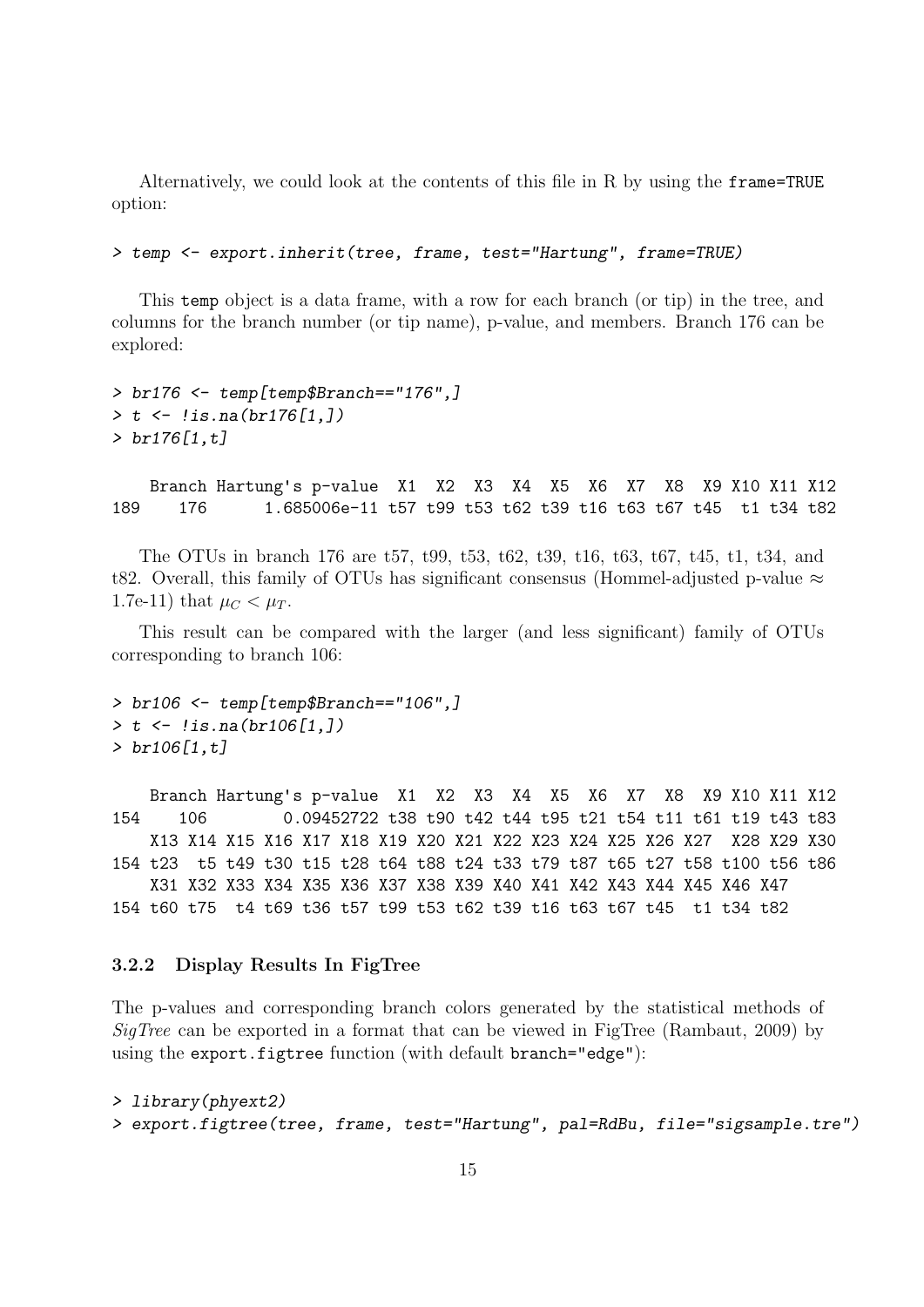The resulting sigsample.tre file will be in NEXUS format. It can be opened and explored in FigTree. For example, the p-values of a selected branch can be viewed in FigTree by selecting "Annotate" and then "Annotation = P-value". The following screenshot shows a sample result for branch 106 (showing the same combined p-value as at the end of Section 3.2.1):



Note that the root edge visible in the screenshot above can also be plotted in R using the root.edge=TRUE option in the plotSigTree function.

## 3.3 Testing on Only a Subset of a Tree

If p-values are available for only a subset of the tips in a given phylogenetic tree, or if there is some filter that is applied to restrict attention to such a subset, the tree can be "pruned" to include only those tips. This first uses the prune\_taxa function of the phyloseq package to obtain the new tree:

```
> keep.taxa <- c("t57","t99","t53","t62","t39","t16",
+ "t63","t67","t45","t1","t34","t82")
```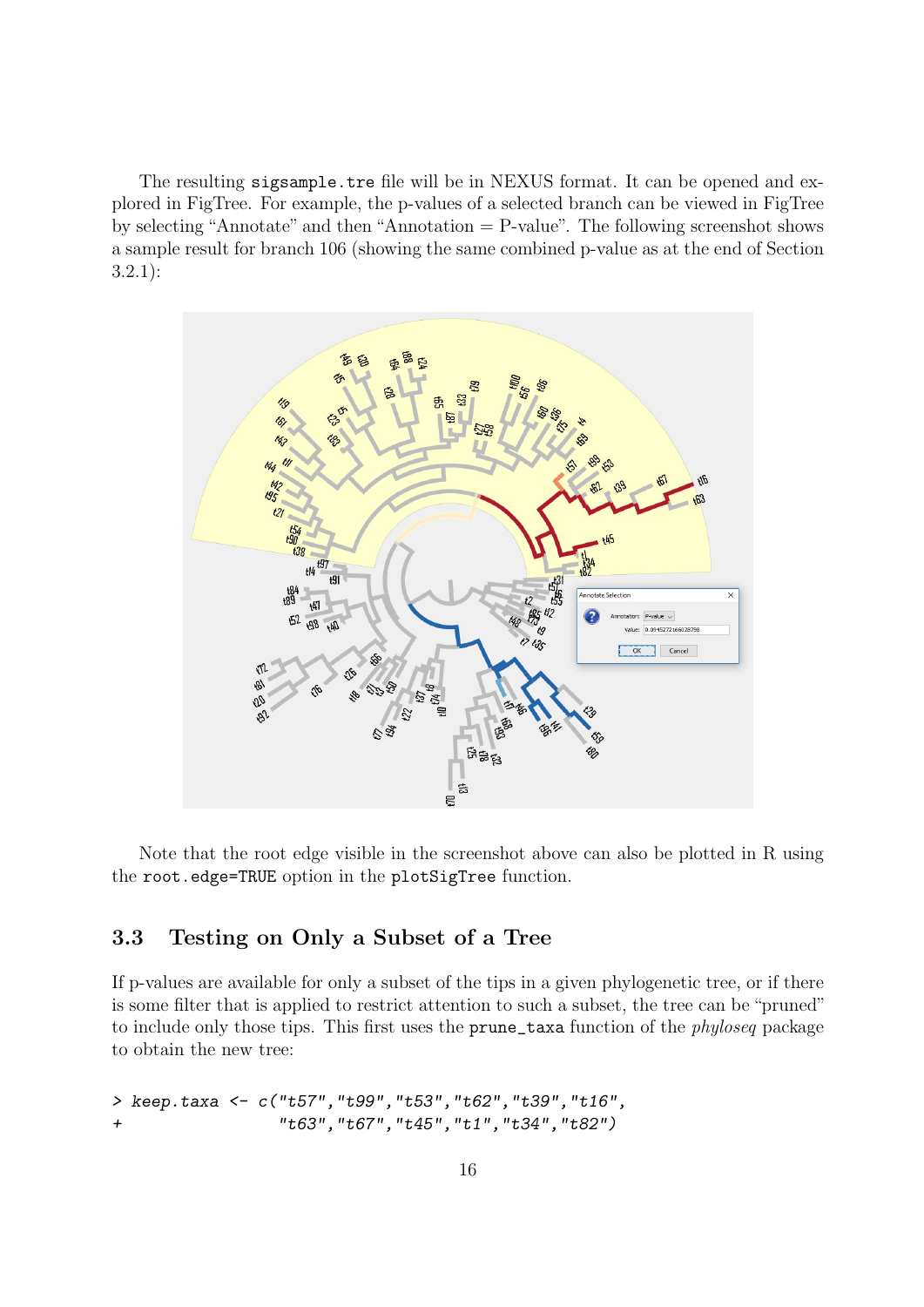```
> library(phyloseq)
> new_tree <- prune_taxa(keep.taxa, tree)
```
In the functions of the *SigTree* package, the data frame containing the p-values for each OTU must have exactly the same OTU names as the tips in the tree:

```
> t <- is.element(frame$OTU, keep.taxa)
> new_frame <- frame[t,]
> plotSigTree(new_tree, new_frame, test="Hartung", pal=RdBu, tip.label.size=1.5,
+ edge.width=4)
```
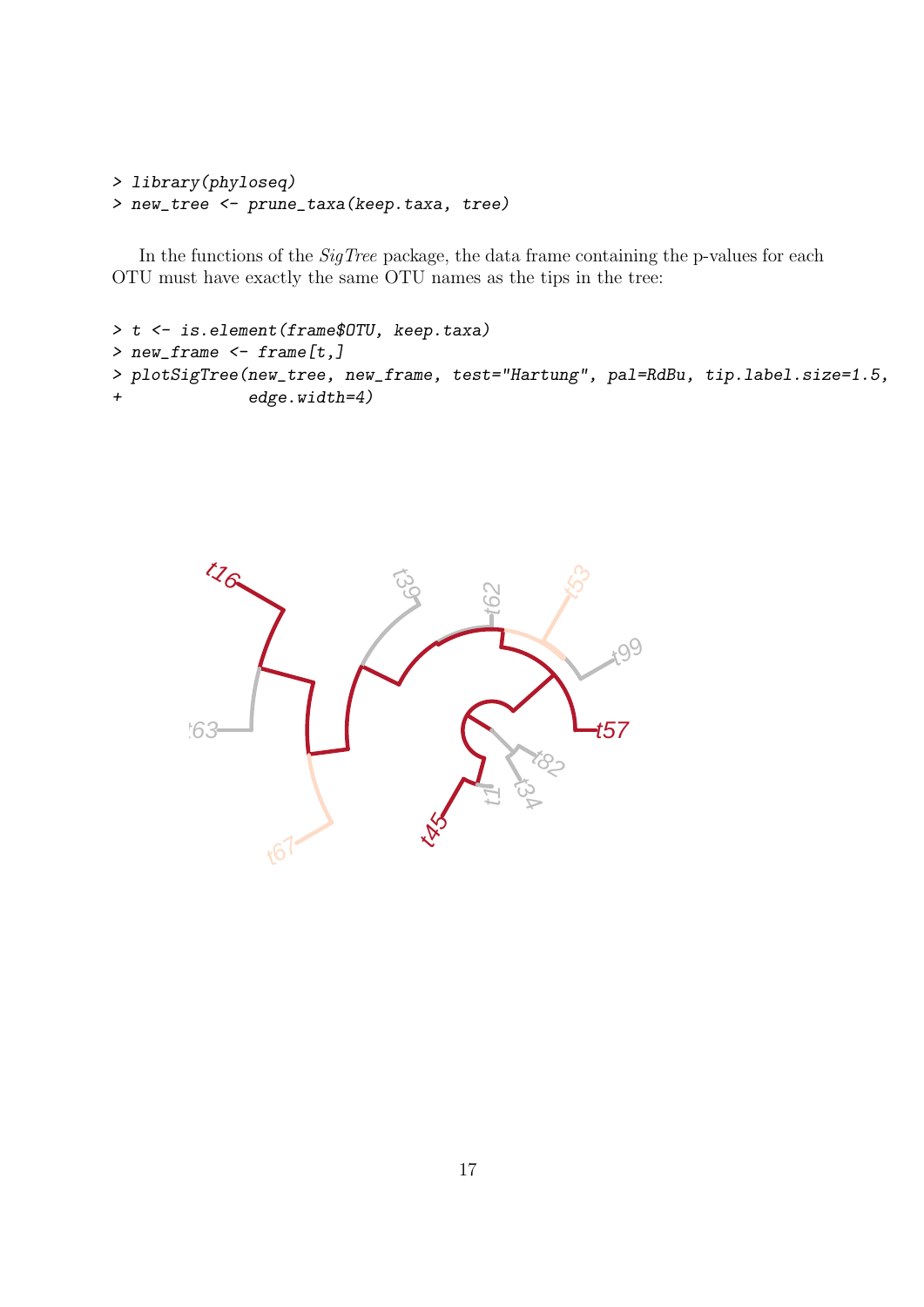## 4 Misc. Issues

### 4.1 Visualizing Results of Multiple-Treatment Designs

Some users of SigTree have inquired regarding multiple-treatment designs, rather than twotreatment designs. For example, consider a design with three treatment groups (T1, T2, T3), and suppose the researcher is interested in visualizing branches in the phylogenetic tree that respond differently to the various treatments.

For each OTU, a single p-value for the global null  $(H_0: \mu_{T1} = \mu_{T2} = \mu_{T3})$  can be obtained, and SigTree tools can help visualize which branches of the phylogenetic tree exhibit any differences among treatments. However, to visualize the specifics of those differences, all pairwise comparisons among treatments must be considered separately. This is because a branch could be significantly different between T1 and T2, but also significantly different between T2 and T3, and also between T1 and T3. In such a case, three colors (one for each pairwise comparison) could be overlayed on the tree, but that would quickly cause confusion, especially for larger branches, considering how SigTree combines p-values (for a single comparison) within branches to get a branch-level p-value (for that same single comparison). Instead, a separate colored tree is needed for each pairwise comparison (T1 vs. T2, T2 vs. T3, and T1 vs. T3).

While it might seem awkward to have multiple displayed trees, this approach does give the most direct (and honest) visualization of the specific differences with multiple treatment groups.

### 4.2 Reading in NEXUS Format Tree Files

The .tre file created by the export.figtree function in Section 3.2.2 can be read back in to R, but using the read.tree function will result in an error:

```
> sig_tree <- read.tree("sigsample.tre")
Error in if (tp[3] := "") obj$node.label <- tp[3] :
 missing value where TRUE/FALSE needed
```
This error is due to the NEXUS format of the .tre file. Use read.nexus to read in this format of .tre file:

> sig\_tree <- read.nexus("sigsample.tre")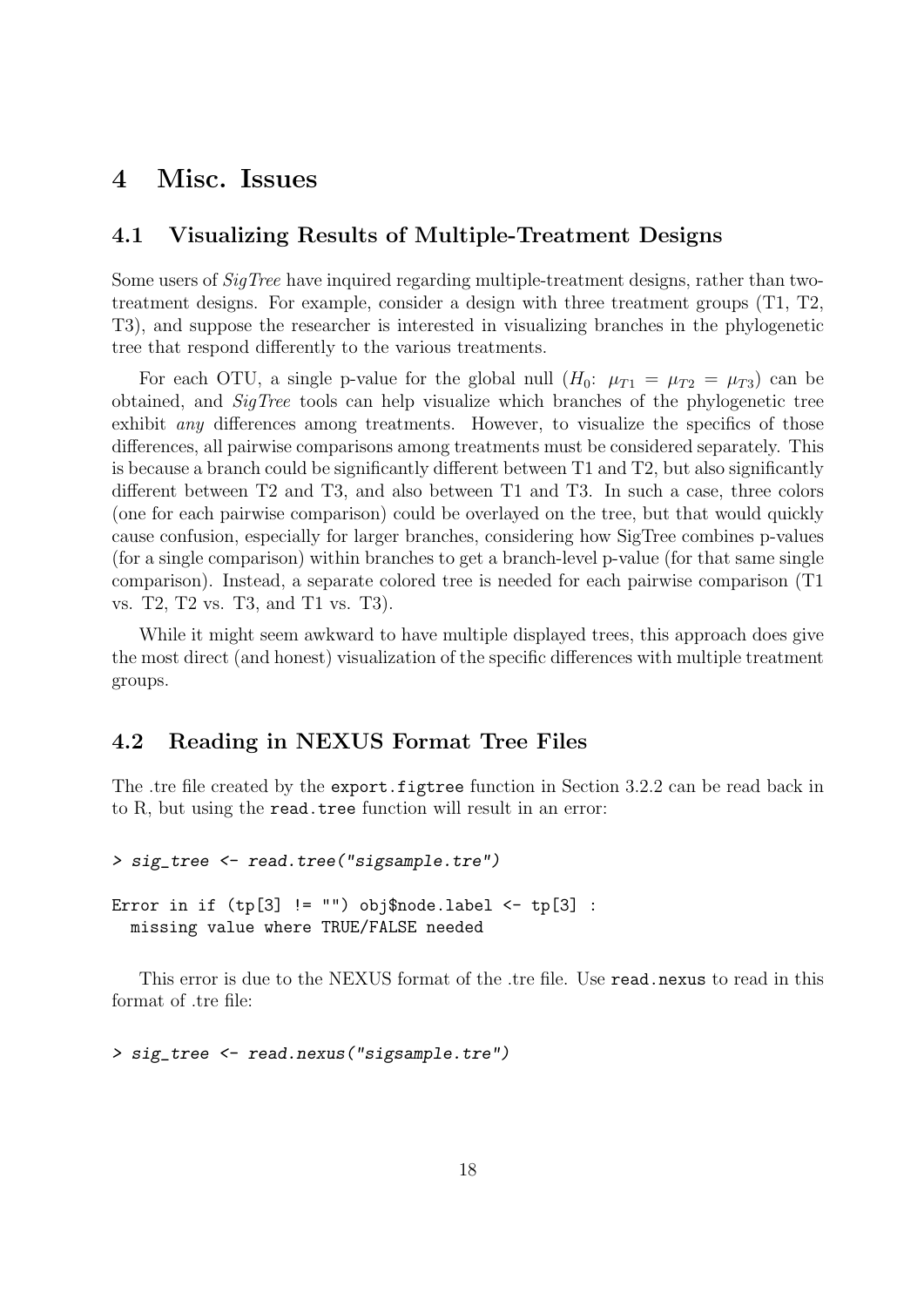### 4.3 Singleton Node Error When Reading in Tree Files

If a tree has a singleton node, it cannot be read in to R in the usual way. There is such a singletonsample.tre file with the  $SigTree$  package.

```
> singletontree.file <- paste(tre.path,"singletonsample.tre",sep="/")
> tree <- read.tree(singletontree.file)
Error in read.tree(singletontree.file) :
  The tree has apparently singleton node(s): cannot read tree file.
  Reading Newick file aborted at tree no. 1
```
This problem is not exactly a *SigTree* issue, but since we have experienced it with sample analyses, we wanted to post its solution in case package users experience it. Briefly, the problem is an unexpected "(" at the beginning and "num:num)" at the end of the .tre file. A regular expressions solution for this problem is presented here:

```
> t1 <- read.table(singletontree.file)
> # remove initial (
> t1.split <- strsplit(as.character(t1$V1),"")[[1]]
> t2 <- paste(t1.split[-1],collapse="")
> # remove last ) and the num:num preceding it
> t2.split <- strsplit(t2,")")[[1]]
> t2.len <- length(t2.split)
> t3.split <- t2.split[c(1:(t2.len-2),t2.len)]
> t3 <- paste(t3.split,collapse=")")
> # write to file (fixed now) and read in again
> newtree.file <- paste(tre.path,"fixedsinglesample.tre",sep="/")
> write.table(t3,file=newtree.file, quote=F, col.names=F, row.names=F)
> t4 < - read.tree(newtree.file)
```
This fixedsinglesample.tre file will contain the exact same structure as in the original singletonsample.tre file without the problematic singleton node.

## References

- [1] Anderson, M.J. (2001) "A new method for non-parametric multivariate analysis of variance," Austral Ecology 26:32-46.
- [2] Blakesley R.E., Mazumdar S., Dew M.A., Houck P.R., Tang G., Reynolds C.F., and Butters M.A. (2009), "Comparisons of Methods for Multiple Hypothesis Testing in Neurophsychological Research," Neuropsychology 23(2):255-264.